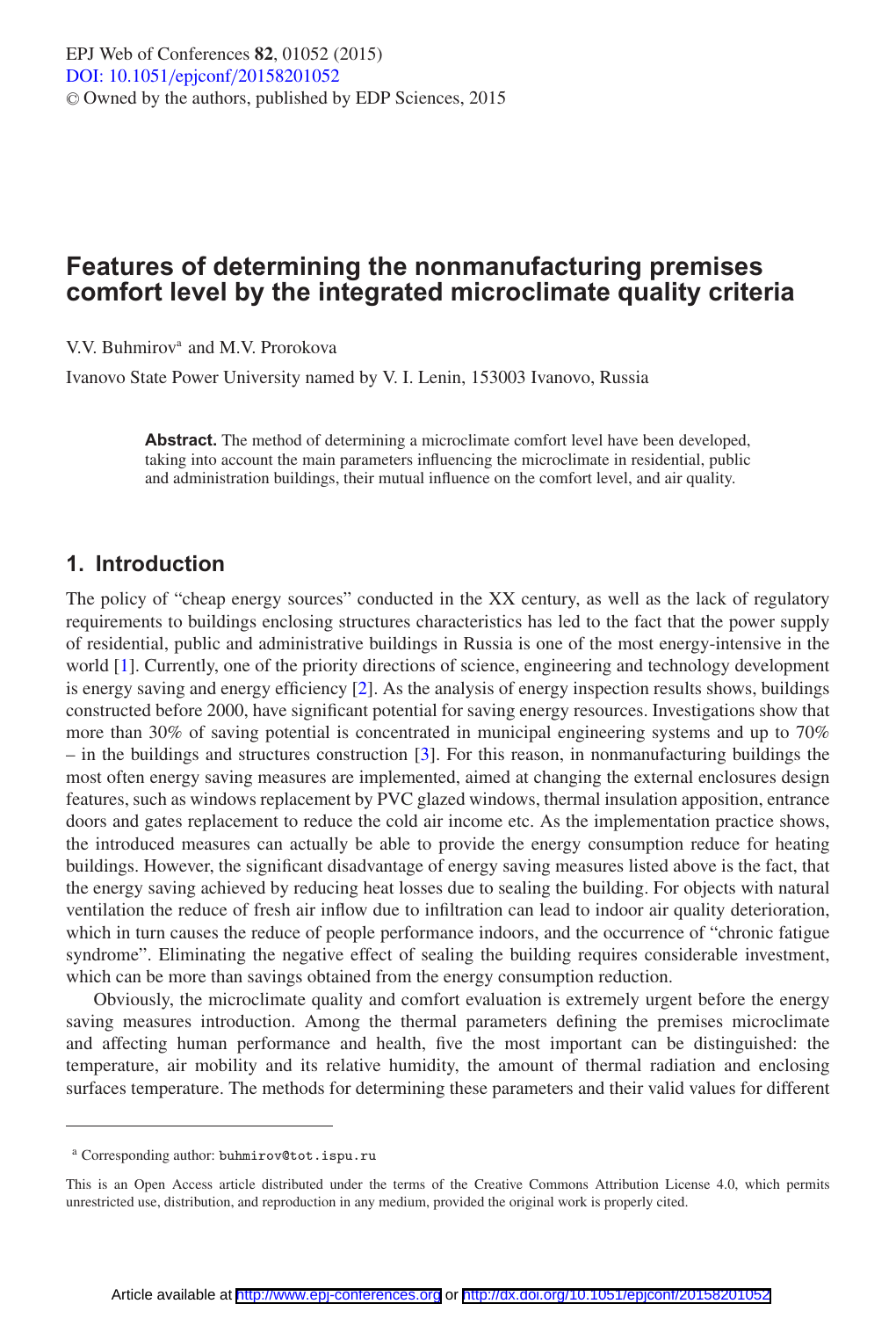### EPJ Web of Conferences

#### <span id="page-1-0"></span>**Table 1.** Microclimate comfort level.

|                      | Comfort degree               |
|----------------------|------------------------------|
| $>-0,30$             | cold, uncomfortable          |
| $-0, 30 \div -0, 65$ | cool, slightly uncomfortable |
| $-0,65 \div 1$       | cool, but comfortable        |
|                      | comfortable                  |
| $0,65 \div 1$        | warm, but comfortable        |
| $0, 30 \div 0, 65$   | warm, slightly uncomfortable |
| < 0, 30              | hot, uncomfortable           |

premises and works types are presented in the regulations. However, the significant disadvantages of premises comfort determination by separate parameters are: firstly, neglect the parameters mutual influence, secondly, the actual neglect the air quality. Considering the listed above disadvantages of existing methods for determining the microclimate quality, a new method has been developed in Ivanovo State Power University (ISPU) for determining comfort and microclimate, using complex index, taking into account the main factors affecting the human body.

## **2. Results and discussion**

The method is based on determining the human thermal state comfort coefficient, based on the thermal balance equation components calculation with the introduction of amendments to the radiation fluxes asymmetry, radiation cooling and air quality. Air quality is determined by the carbon dioxide content level, because despite the popular opinion, the reason for human performance decline is not the oxygen concentration decrease, but the rapid growth of carbon dioxide concentration in an enclosed space. [\[4\]](#page-2-3)

The comfort level  $W$  in the ISPU method is defined by the expression:

$$
W = k_1 \cdot k_2 \cdot k_3 \cdot k_4,
$$

where  $k_1$  – human thermal state comfort coefficient; varies from 1 to 0: the value of 1 corresponds to a comfortable human state, 0 – total comfort absence; can have a positive (with heat excess) and negative (with a lack of heat) value;

 $k_2$  – the coefficient of influence on the radiation cooling comfort, ranged from 1 to 0.9: the value of 1 corresponds to a comfortable human state, 0.9 – the reduced comfort level due to the influence of radiation cooling;

 $k_3$  – the coefficient, taking into account the impact on the comfort from asymmetry thermal radiation, ranged from 1 to 0.7: the value of 1 corresponds to a comfortable human state, 0.7 – the reduced comfort level due to the influence of radiation fluxes asymmetry;

 $k_4$  – the air quality index corresponding to standards established by GOST 30494-2011 [\[5\]](#page-2-4); ranges from 1 to 0.5: the value of 1 corresponds to the high air quality 0.5 – the low air quality.

The comfort degree depending on the comfort level  $W$  is defined by Table [1.](#page-1-0)

## **3. Conclusion**

The originality of the developed in ISPU determining the comfort level method is in the accounting the main parameters, influencing the microclimate in premises of residential, public and administrative buildings and their mutual influence on the comfort level and the air quality. This method of evaluating the microclimate quality can be applied in the design and configuration of heating systems, ventilation and air conditioning of buildings to meet energy saving and energy efficiency requirements, and also allows to add new coefficients at the comfort level calculation, taking into account the perception of microclimatic parameters by different gender groups.